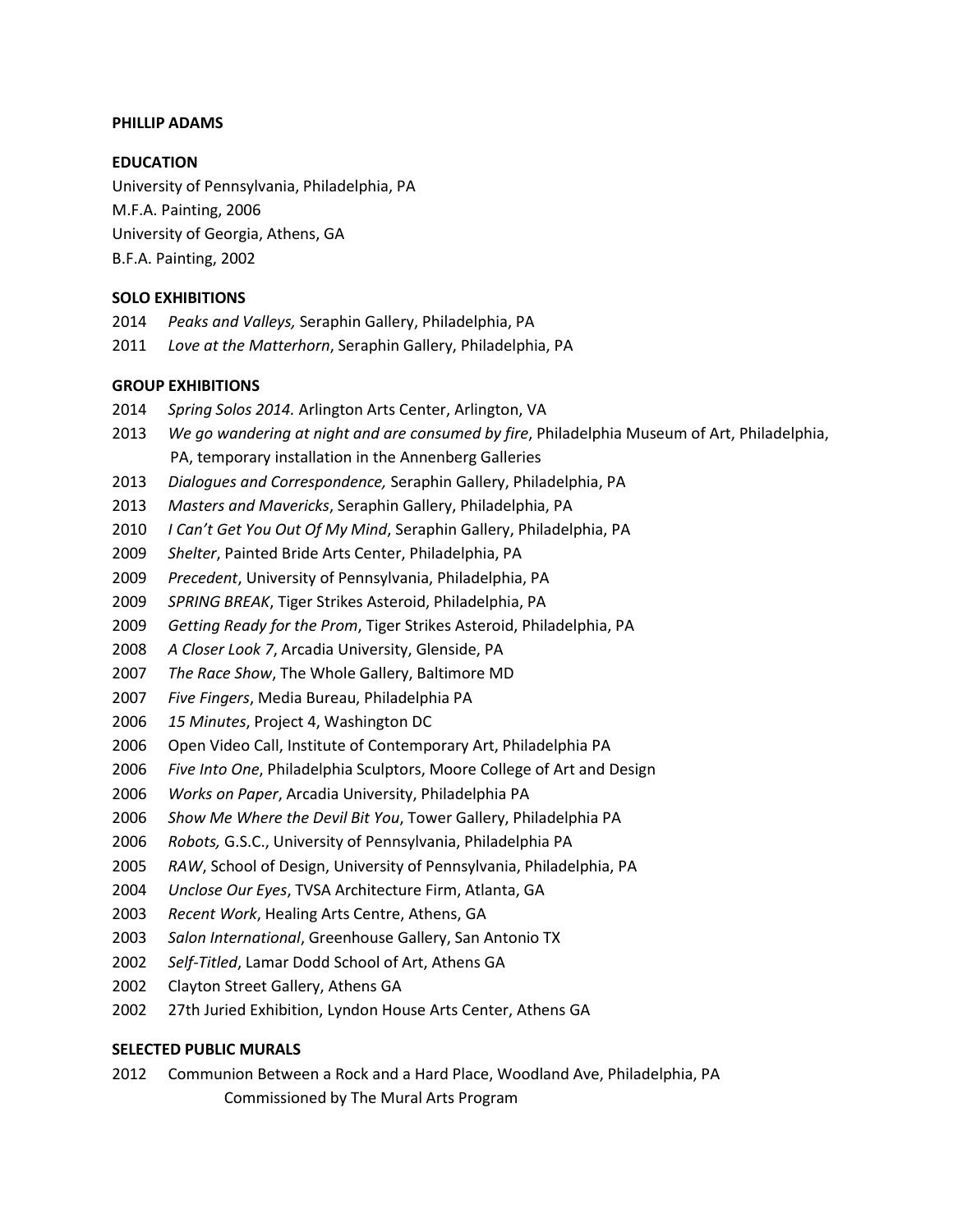| 2012 | L'Air du Temps, Rue Sanguinet, Montréal, QC                                   |
|------|-------------------------------------------------------------------------------|
|      | Commissioned by MU and Habitation de Jeanne Mance                             |
| 2011 | Breath of Spring, Maisonnueve Avenue, Montréal, QC                            |
|      | Commissioned by MU and Habitation de Jeanne Mance                             |
| 2011 | Passage of Time, Woolverton Avenue, Trenton, NJ                               |
|      | Commissioned by The Mural Arts Program, Trenton Mural Arts Program, Princeton |
|      | University                                                                    |
| 2010 | Voices in Transit, 15th and JFK Boulevard, Philadelphia, PA                   |
|      | Commissioned by the Mural Arts Program                                        |
| 2010 | Hot Summer Night, Maisonnueve Avenue, Montréal, QC                            |
|      | Commissioned by MU and Habitation de Jeanne Mance                             |
| 2010 | Fairmount, 23rd and Fairmount, Philadelphia, PA                               |
|      | Commissioned by The Mural Arts Program                                        |
| 2009 | Winter Haze, Maisonnueve Avenue, Montréal, QC                                 |
|      | Commissioned by MU and Habitation de Jeanne Mance                             |
| 2009 | A Rush of Fall, Maisonnueve Avenue, Montréal, QC                              |
|      | Commissioned by MU and Habitation de Jeanne Mance                             |
| 2008 | The Cliffs, Penn St and 5th st, Huntingdon, PA                                |
|      | Commissioned by the Huntingdon County Arts Council                            |
| 2008 | Tranquility, Sayre High School, 58th and Walnut St, Philadelphia, PA          |
|      | Commissioned by The Mural Arts Program                                        |
| 2007 | Window of Stories, 47th and Kingsessing Ave, Philadelphia, PA                 |
|      | Commissioned by The Mural Arts Program                                        |
| 2007 | Dreams, Martin Luther King High 6100 Stenton Ave, Philaelphia, PA             |
|      | Commissioned by The Mural Arts Program                                        |
|      |                                                                               |

## **COLLECTIONS**

Art Bank, DC Commission on the Arts and Humanities, Washington DC Lyndon House Arts Center, Athens GA The University of Georgia, African Studies, Athens GA

# **GRANTS/AWARDS**

Charles Addams Memorial Award, 2006 CGS Teaching Assistantships, University of Pennsylvania, 2005-2006 Purchase Award, Lyndon House Arts Center

# **PUBLICATIONS**

Alexis Simoneau-Zimet, Interview, CKUT 90.3 F.M., Montréal, QC, June 3, 2013 Dolce Vita Magazine, "Life Expressions: Artist Phillip Adams", Athaina Tsifliklis, Toronto, ON, Fall 2012 La Presse, "Les Nouvelles Murals de 2012", Éric Clément, Montréal, QC, December 12, 2012 "Philly Unveils First Mural Dedicated To Post 9/11 Veterans", Fox 29, Philadelphia, PA, November 12, 2012